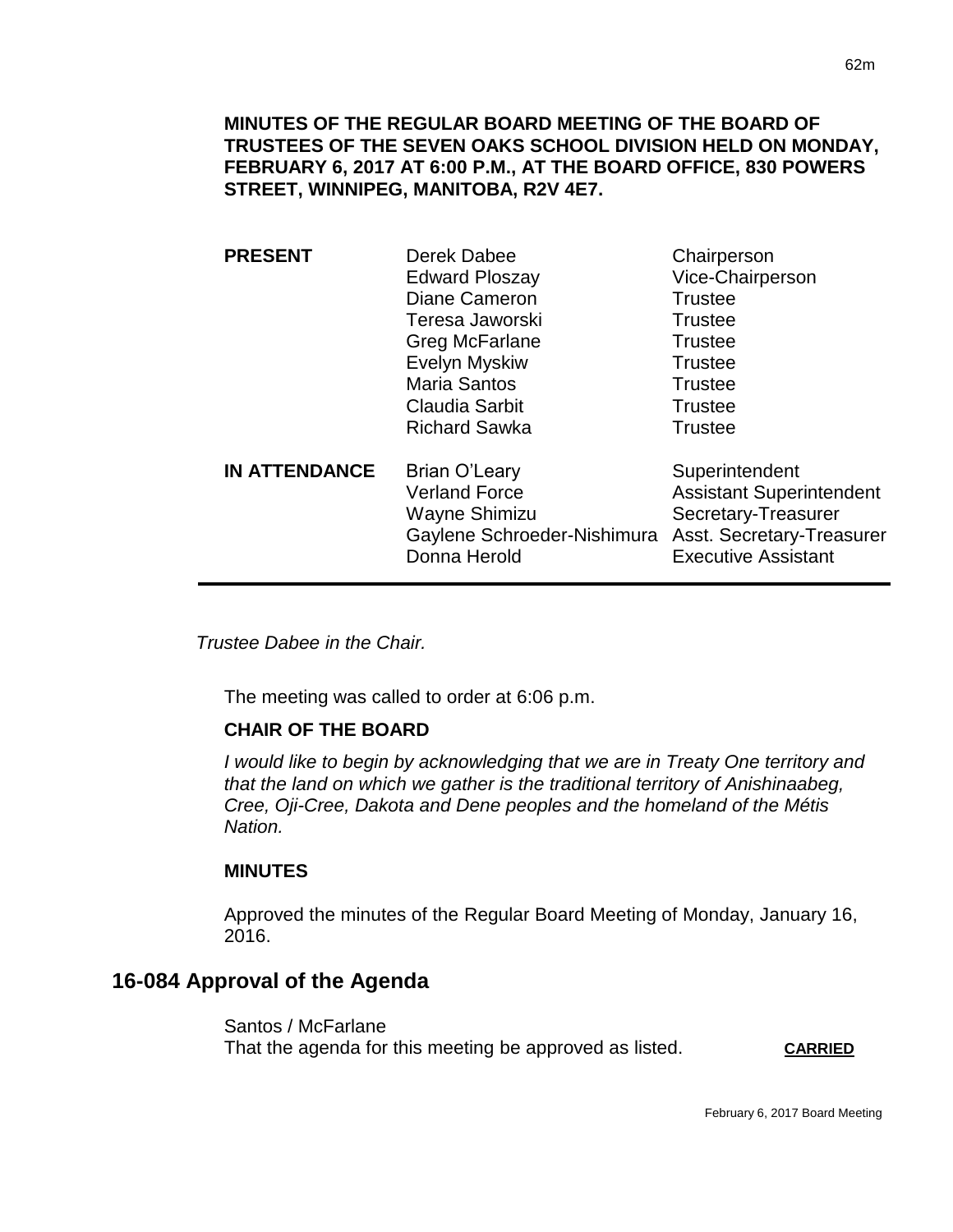#### **MINUTE OF SILENCE**

The Board observed a minute of silence in memory of the victims of the Quebec tragedy and in memory of Melissa Ribeiro, Student, Collège Garden City Collegiate.

## **16-085 Moved to Committee of the Whole at 6:09 p.m.**

Myskiw / Cameron That the Board move into Committee of the Whole**. CARRIED**

*Trustee Ploszay in the Chair.*

#### **DISCUSSION ITEM**

Draft 2017-2018 Budget .

## **16-086 Moved to Committee of the Whole at 7:34 p.m.**

Sarbit / Sawka That the Board move into Committee of the Whole**. CARRIED**

*Trustee Ploszay in the Chair.*

## **DISCUSSION ITEM**

Draft 2017-2018 Public Budget Presentation

#### **PERSONNEL REPORT**

## **16-087 Superintendents' Personnel Report**

Jaworski / Santos That the Superintendents' Personnel Report be ratified. **CARRIED**

#### ADMINISTRATOR APPOINTMENTS

Howard Ryant was appointed to the position of Vice-Principal of Amber Trails Community School effective February 20, 2017.

Dana Valente was appointed to the position of Director of Transportation effective February 6, 2017.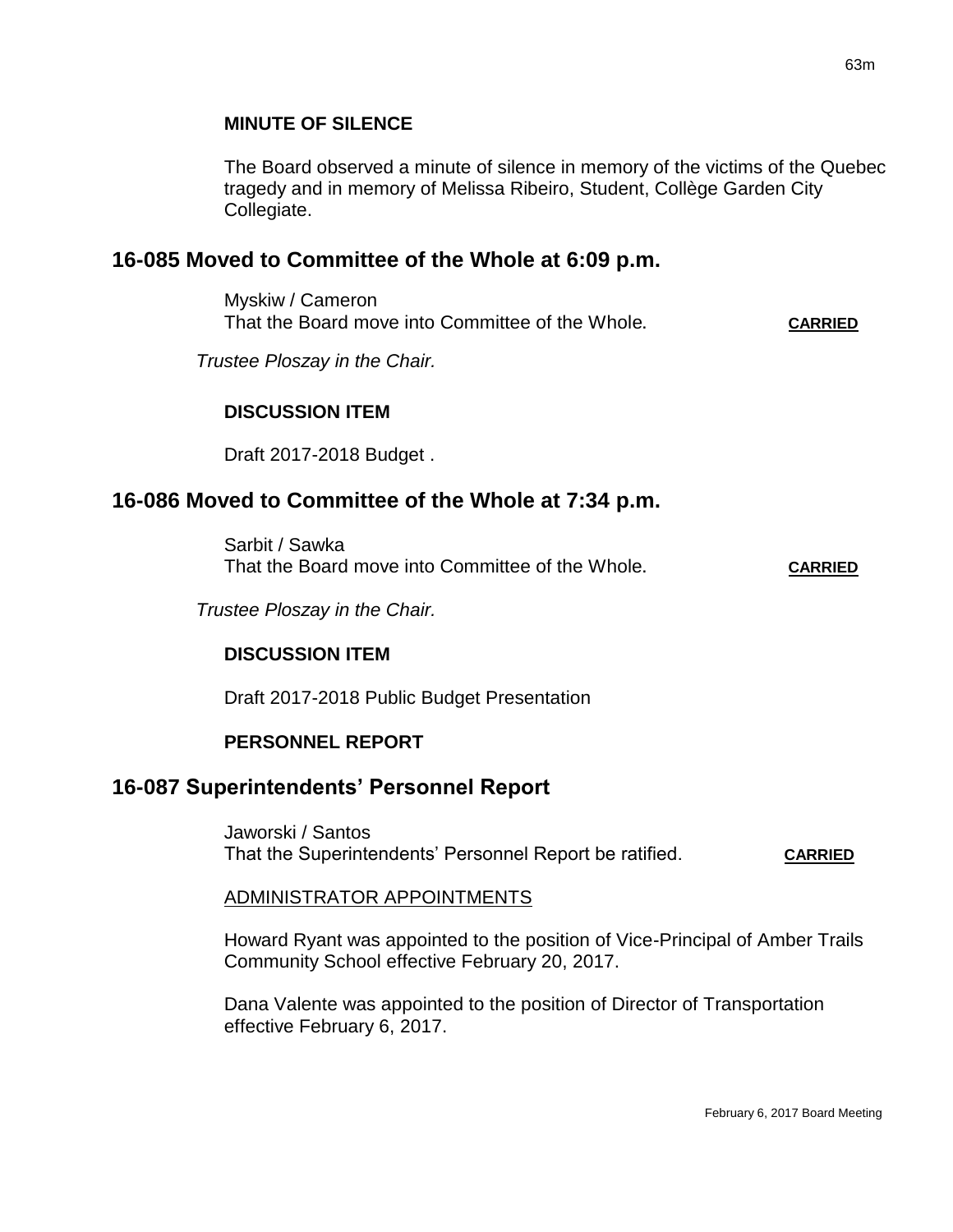#### **PERSONNEL REPORT**

#### ADMINISTRATOR RETIREMENT

Kirk Baldwin gave notice of intent to retire effective June 30, 2017.

#### TEACHER APPOINTMENTS

Maria Bellisario was appointed to a full-time (1.00) Limited Teacher – General (indefinite term) contract effective January 9, 2017.

Shirley Christian was appointed to a full-time (1.00) Limited Teacher – General (term) contract effective February 6, 2017 to June 30, 2017.

Joe Davis was appointed to a part-time (.25) Limited Teacher – General (term) contract effective February 6, 2017 to June 30, 2017.

Kevin Denchuk was appointed to a full-time (1.00) Limited Teacher – General (indefinite term) contract effective January 31, 2017.

Trevor Dobson was appointed to a full-time (1.00) Limited Teacher-General (term) contract effective January 30, 2017 to June 30, 2017.

Dana Janssen was appointed to a full-time (1.00) Limited Teacher – General (term) contract effective February 6, 2017 to June 30, 2017.

Erin Kabez was appointed to a full-time (1.00) Limited Teacher- General (term) contract effective January 18, 2017 to June 30, 2017.

Joelle Krahn was appointed to a full-time (1.00) Limited Teacher – General (term) contract effective February 6, 2017 to June 30, 2017.

Cassandra Paches was appointed to a part-time (.50) Limited Teacher-General (term) contract effective January 26, 2017 – June 30, 2017.

Jonathan Rhoda was appointed to a full-time (1.00) Limited Teacher – General (indefinite term) contract effective November 26, 2016.

Elizabeth Schachter was appointed to a full-time (1.00) Limited Teacher - General (term) contract effective March 6, 2017 to June 30, 2017.

Reina Younka was appointed to a part-time (.25) Limited Teacher – General (indefinite term) contract effective February 6, 2017.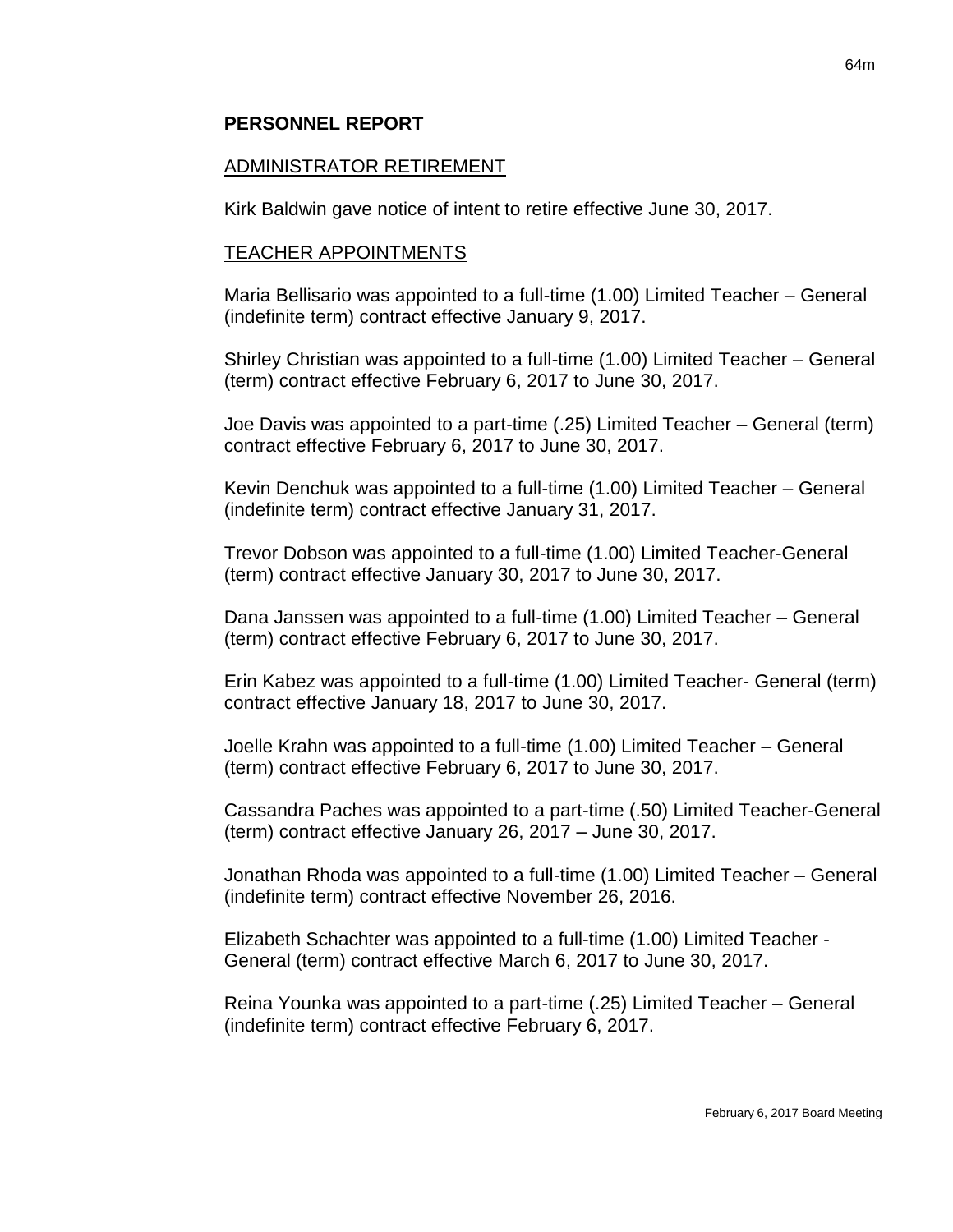### SUBSITUTE TEACHER APPOINTMENTS

The following were appointed to a substitute teacher contract effective the 2016- 2017 school year:

Christopher McQuarrie Elizabeth Schachter

### TEACHER MATERNITY/PARENTAL LEAVE

Lucy Batista was granted maternity/parental leave effective March 11, 2017 to March 11, 2018.

Rory Brett was granted parental leave effective February 13, 2017 to February 17, 2017.

Stephan Carson was granted /parental leave effective March 4, 2017 to November 19, 2017.

Jude Gosselin was granted parental leave effective April 3, 2017 to September 4, 2017.

Erin Gray was granted maternity/parental leave effective March 17, 2017 to March 17, 2018.

Marco Lopes was granted parental leave effective January 30, 2017 to February 3, 2017.

Talia Medwick was granted maternity/parental leave effective February 20, 2017 to March 4, 2018.

Claire Poliquin was granted maternity/parental leave effective January 9, 2017 to January 7, 2018.

Melanie Sharp was granted maternity/parental leave effective April 26, 2017 to April 26, 2018.

Kristin Werenich was granted maternity/parental leave effective February 21, 2017 to April 1, 2018.

Kimberly Zealand was granted maternity/parental leave effective May 15, 2017 to May 15, 2018.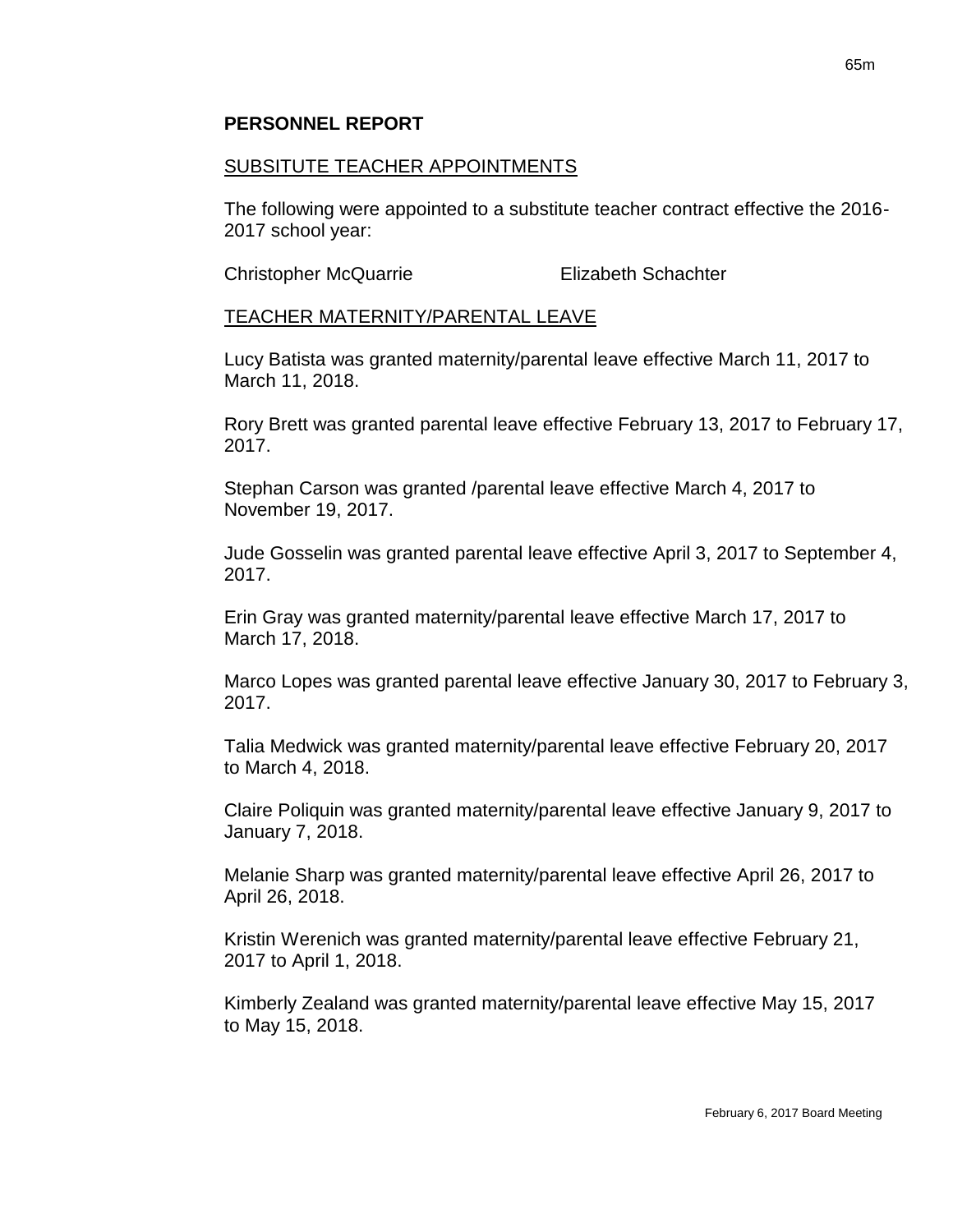### **PERSONNEL REPORT**

### TEACHER RETIREMENTS

The following teachers gave notice of intent to retired effective June 30, 2017:

| Theresa Klan   | Edith Muzyka     |
|----------------|------------------|
| Scott McGregor | Cheryl Zapisocki |

#### TEACHER LEAVE OF ABSENCE

Cindy Johnson was granted a full-time (1.00) leave of absence without pay effective February 6, 2017 to June 30, 2017.

#### EDUCATION ASSISTANT RETIREMENT

Wendy Pongoski gave notice of intent to retire effective June 30, 2017.

#### ADMINISTRATIVE ASSISTANT RETIREMENT

Ruth Seck gave notice of intent to retire effective June 30, 2017.

#### BUS DRIVER RETIREMENTS

Mary Weihs gave notice of intent to retire effective December 22, 2017.

Charlie Whitesell gave notice of intent to retire effective September 29, 2017.

#### CUSTODIAN RETIREMENT

Roger Harmer gave notice of intent to retire effective June 30, 2017.

#### **SUPERINTENDENTS' REPORT**

The following matters were received as information:

- Student Travel to the United States
- Agriculture Learning and Service Centre Update.

Trustee Dabee updated the Board on the Manitoba School Boards Association Region 5 meeting on January 26, 2017.

Trustee Sarbit discussed Teacher Appreciation Week – February 6 to 10.

*Trustee Dabee in the Chair.*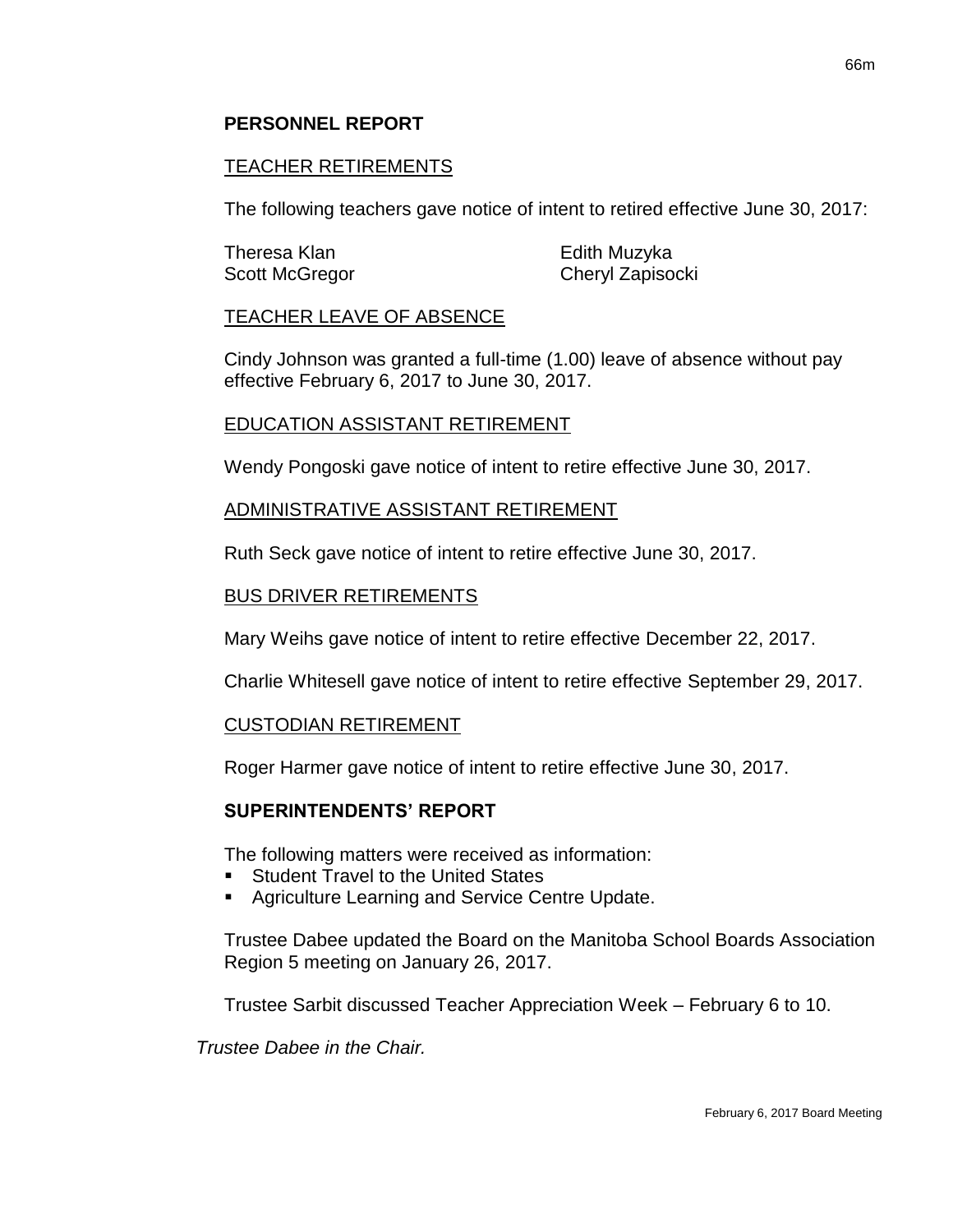## **16-088 Notice of Motion**

Trustee McFarlane gave notice of the following motion:

McFarlane / Santos

That the additional indemnity for the Co-Chairs of Negotiations not be paid in non-negotiating years. **CARRIED**

# **16-089 Seven Oaks Performing Arts Centre Fundraising Committee**

Myskiw / Santos

That the Board grant the committee of the Seven Oaks Performing Arts Centre permission to apply for a Social Occasion Permit for the event to be held in the Commons, Collège Garden City Collegiate. **CARRIED**

# **16-090 By-Law No. 1-2017, First Reading**

Sarbit / Jaworksi

That By-Law No. 1-2017 for the purpose of borrowing the sum of \$2,387,500 Dollars and of issuing a Debenture and/or Promissory Note be given first reading. **CARRIED**

# **16-091 Manitoba School Boards Association Annual Convention / AGM – Distribution of Board Ballots**

Ploszay / Cameron

That the Board authorize Trustee Dabee and / or Trustee Myskiw to receive the Board Ballots to which the Seven Oaks School Division is entitled at the 2017 Annual Convention of the Manitoba School Boards Association. **CARRIED**

## **SUPERINTENDENTS' REPORT**

The following matters were received as information:

**Division Concussion Protocol Update.** 

## **16-092 Administrative Report**

Myskiw / McFarlane That the Administrative Report be approved. **CARRIED**

Expenditure Listing to January 27, 2017

That cheques #2171549 to #2172001 and #1164 to #1182, US cheques #217065 to #217085, direct deposits #20174226 to #20175476 and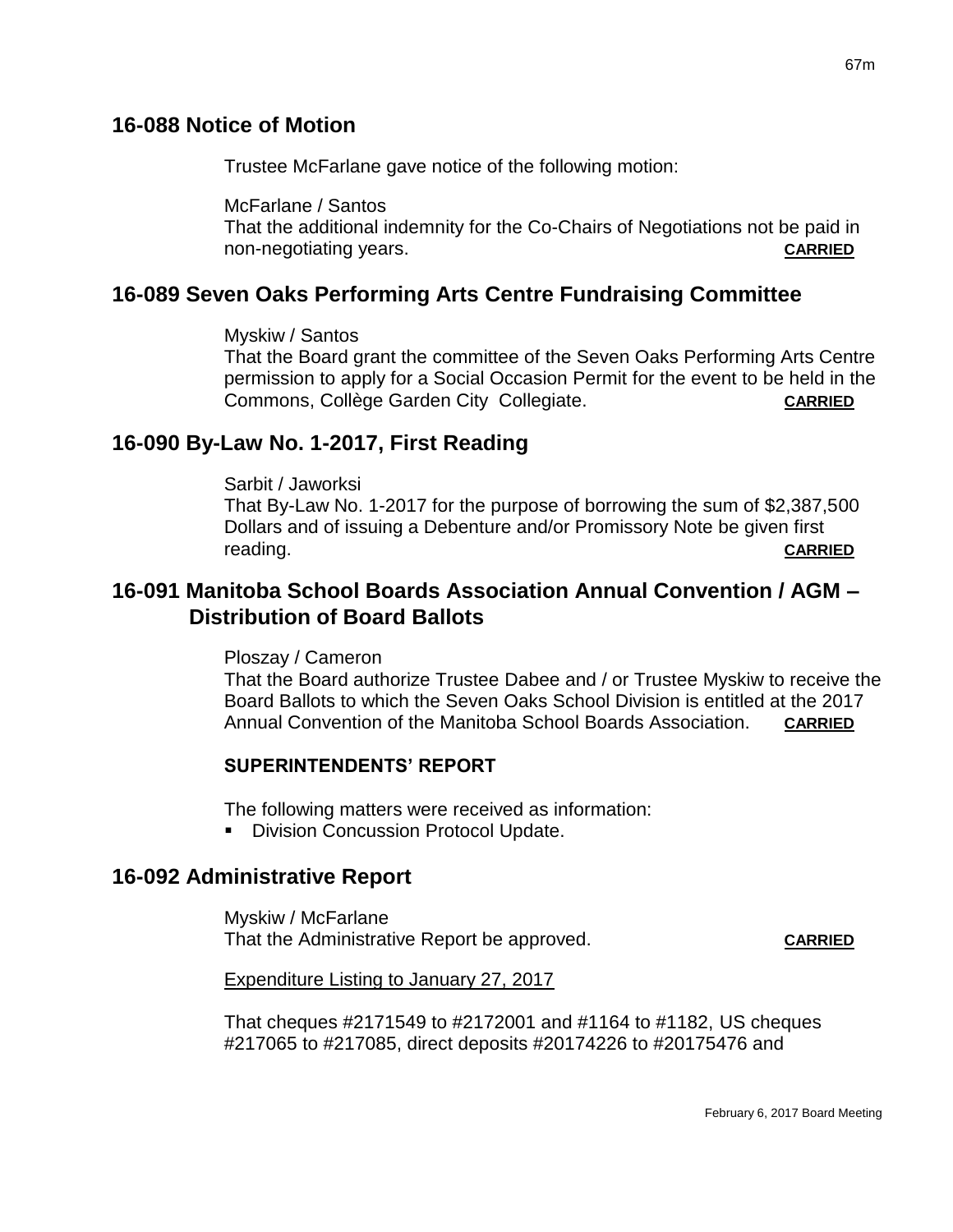## **ADMINISTRATIVE REPORT**

pre-authorized debits #2017175 to #2017231 in the amount of \$10,556,667.22 be approved.

## **NEW BUSINESS**

Trustee Myskiw informed the Board that a West St. Paul student won an art award at the recent Lion's Convention.

## **CORRESPONDECE**

- **Feedback and recommendations regarding the MSBA Pension Plan** amendments proposed for 2019.
- Brian Pallister, Premier of Manitoba. Celebration of bicentennial of Selkirk Treaty.
- **Honourable Ian Wishart, Minister of Education. Approval to alter the ending** of the first semester in the 2017/18 and 2018/19 school years.
- Al Leiman, Secretary-Treasurer, Interlake School Division. Nomination for Trustee Alan Campbell for Vice-President for School Boards under 6000 students.
- Métis Education Conference. May 4 and 5, 2017 Richmond, B.C.
- Trent Piazzoni, Number Ten Architectural Group. Garden City Collegiate Skill Build Change Order No. 37, 38, 39, and 40.
- Andrea Lawson, Project Leader, Public Schools Finance Board. Additional Funding Request - Elwick Elevator and Grooming Room.
- Rick Dedi, Executive Director, Public Schools Finance Board. 2017/18 Modular Classroom Request - West Kildonan Collegiate.
- Rick Dedi, Executive Director, Public Schools Finance Board. Purchase of Land for Maintenance Transportation Facility/Grassmere Road, West St. Paul - authorized to proceed with the acquisition.
- Jamie Kozak, Prairie Architects Inc. Seven Oaks Performing Arts Centre Change Order No. 3.
- Rick Dedi, Executive Director, Public Schools Finance Board. Victory School Attic and Roof Building Envelope Remediation - Design Authorization.
- 2017-2018 School Bus Tender. Invitation to Tender: 2017-18 School Bus Tender.
- **Taxation of Health Care Benefits. The Federal Government is considering** taxing employer contributions made to group health and dental benefits.
- Manitoba School Boards Association e-bulletin February 1, 2017.
- **Upword Magazine, Winter Edition 2016.**
- Balance Magazine Januar7/February 2017.
- **The Manitoba Teacher Magazine, January/February 2017.**